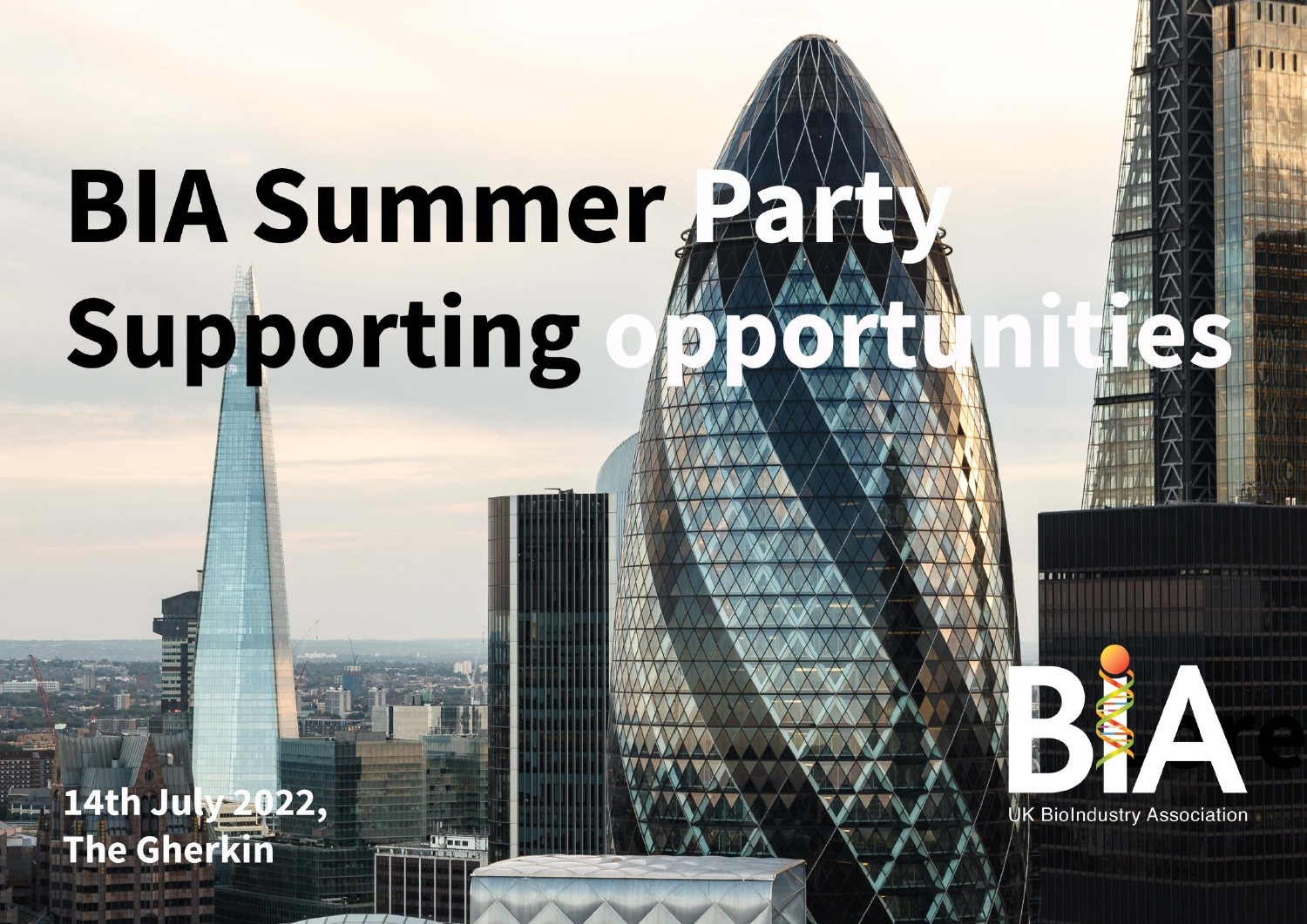The BIA Summer Party 2022 will bring together 200-250 attendees for a networking drinks reception at the top of the Gherkin.

The three hours event will be a chance for the industry to meet and mingle in one of London's most iconic skyscrapers, while sipping cocktails and tasting delicious canapés.

We have booked the 39<sup>th</sup> and 40<sup>th</sup> floor and a few supporting opportunities are up for grabs. [Click here to see a 3D video of the spaces we will be using.](https://my.matterport.com/show/?m=1YgZNj4D2qY)

This event is a highlight of the BIA social event calendar and sponsoring it will enhance your company's visibility within the industry.

All supporting opportunities include logo on all pre-event marketing and 2+ delegate tickets.

Please scroll down to find out more.

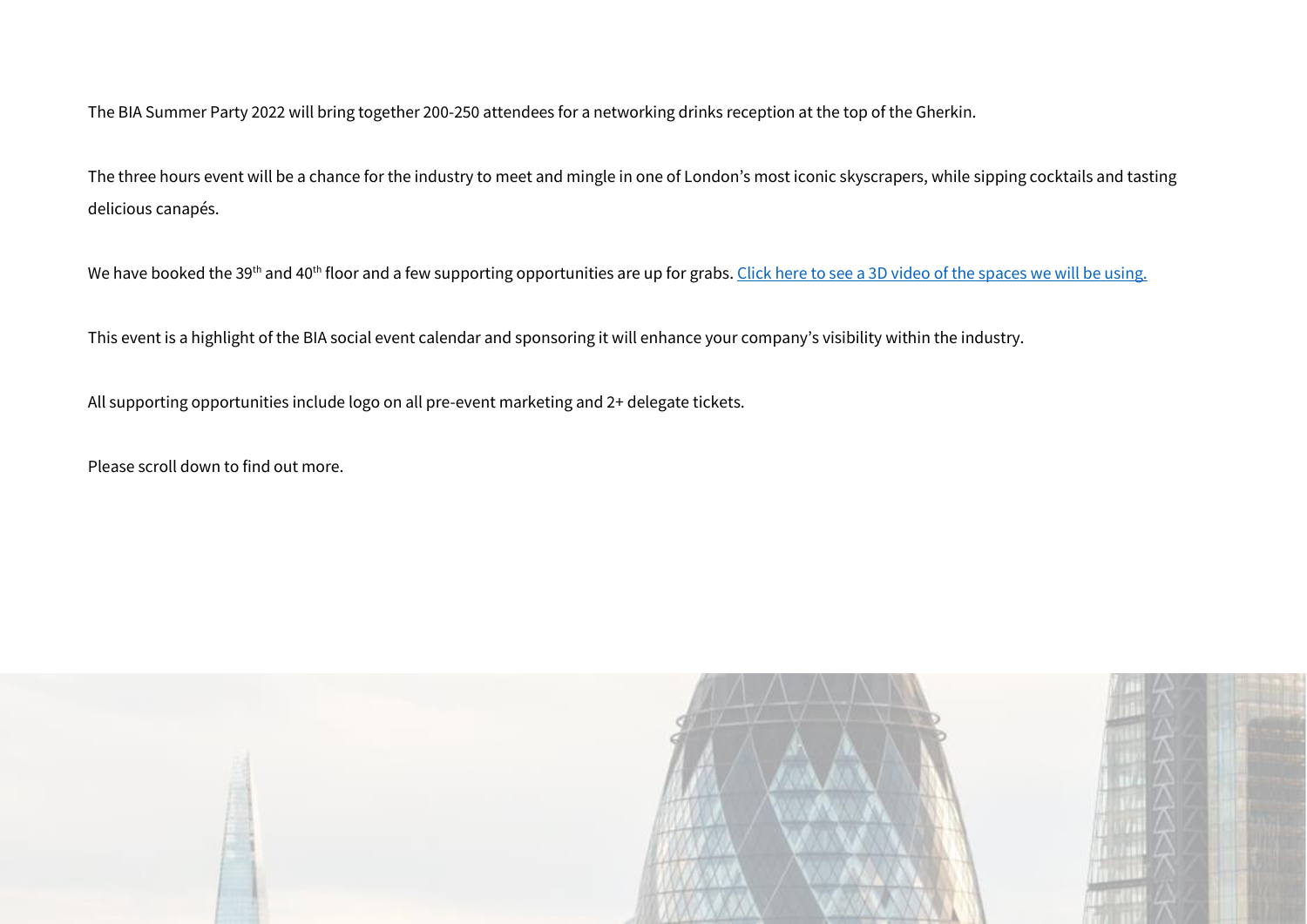## **Giant thought bubbles**

Thought Bubbles utilise the Bernoulli Principle, which states that spheres will float on columns of high flow, low-pressure air. The rate of airflow can be changed causing the bubble to rise & fall.

The 50cm diameter bubbles can be branded with your logo and colours and will be placed on 40<sup>th</sup> floor along the glass wall.

#### **Cost of 6 bubbles: £5,690 + VAT**

It includes **three** delegate tickets

#### **Cost of 3 bubbles: £3,297 + VAT**

It includes **three** delegate tickets



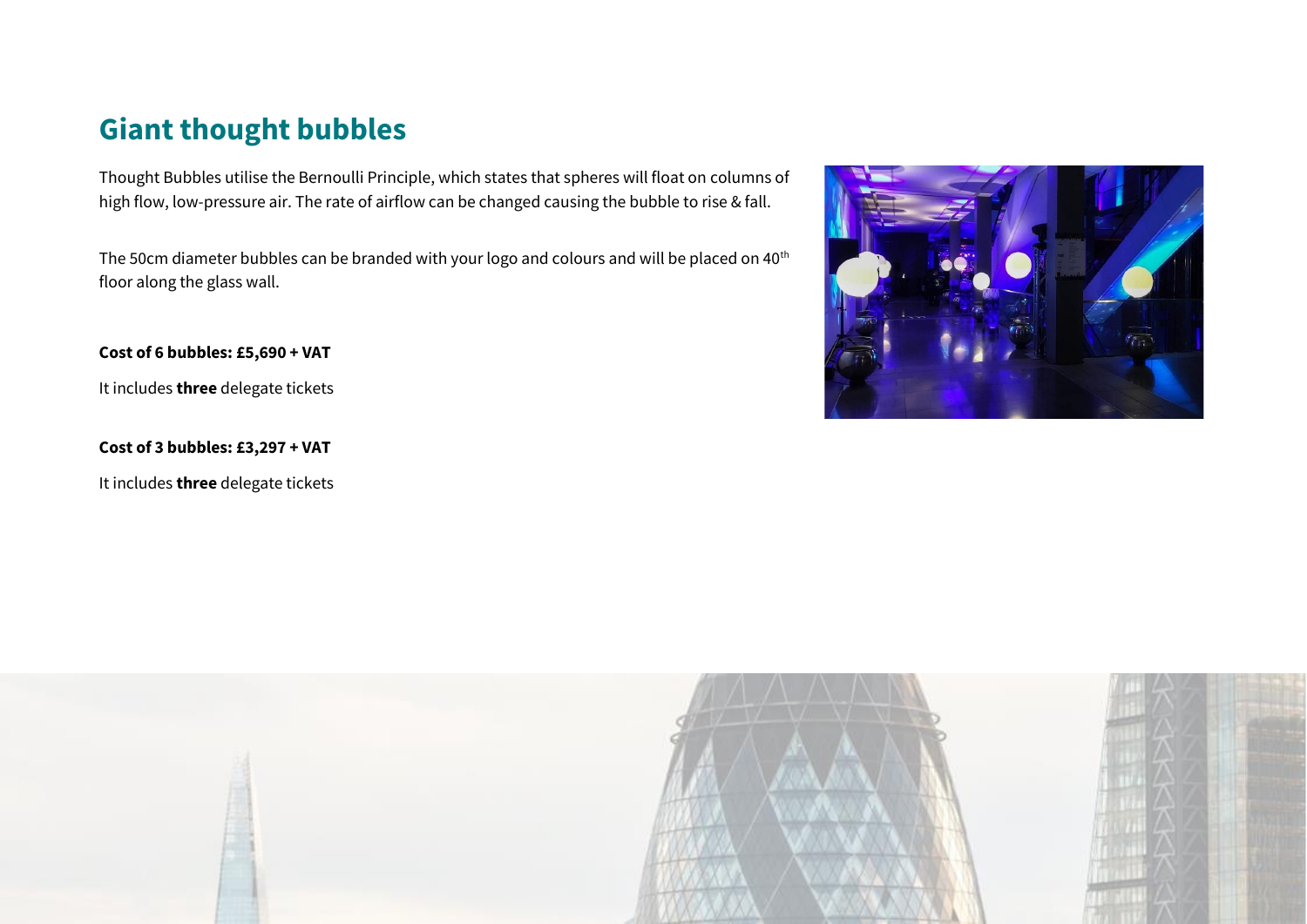## **Branded photobooth\***

Photobooths are a lot of fun. Attendees will be able to take group photos in front of a balloons backdrop. Props will be made available.

Your branding will be placed on the booth itself.

**Cost: £3,190 + VAT**

It includes **three** delegate tickets

**\*Note:** the hire of the photobooth will cover a 3h period, from 18.30 to 21.30



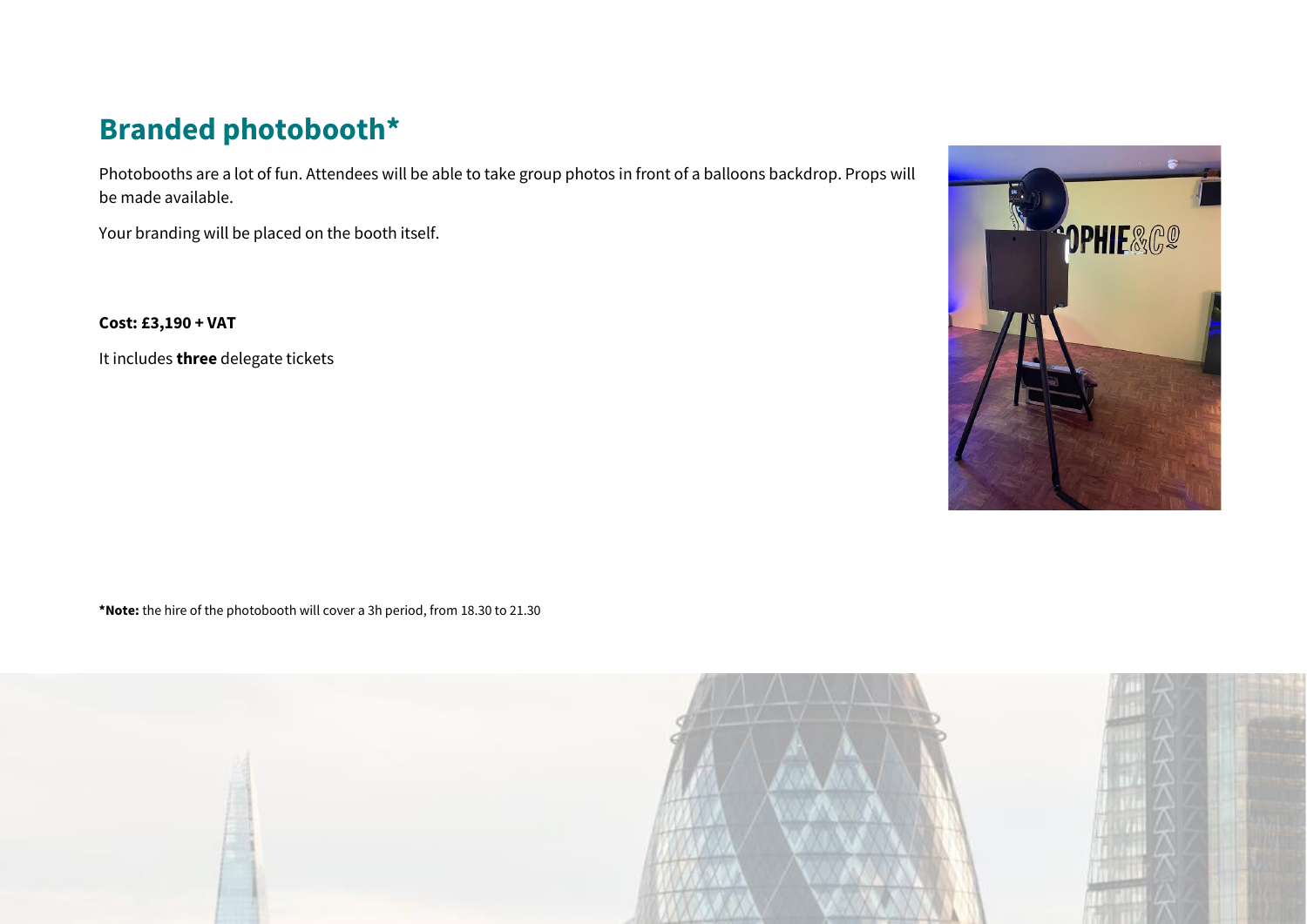## **Caricaturist\* - SOLD**

You could have your very own caricaturist mingle with our attendees and design digital caricatures with your logo on them. The caricaturist would also be happy to sport a t-shirt with your branding (BIA can source).

They will either walk around the space chatting to attendees or sit next to a screen displaying their drawings, or a mix of the two!

Caricatures are then sent to the attendees via airdrop or email.

**Cost**: **£2,990 + VAT**

It includes **two** delegate tickets







**\*Note:** the hire of the caricaturist will cover a 3h period, from 18.30 to 21.30



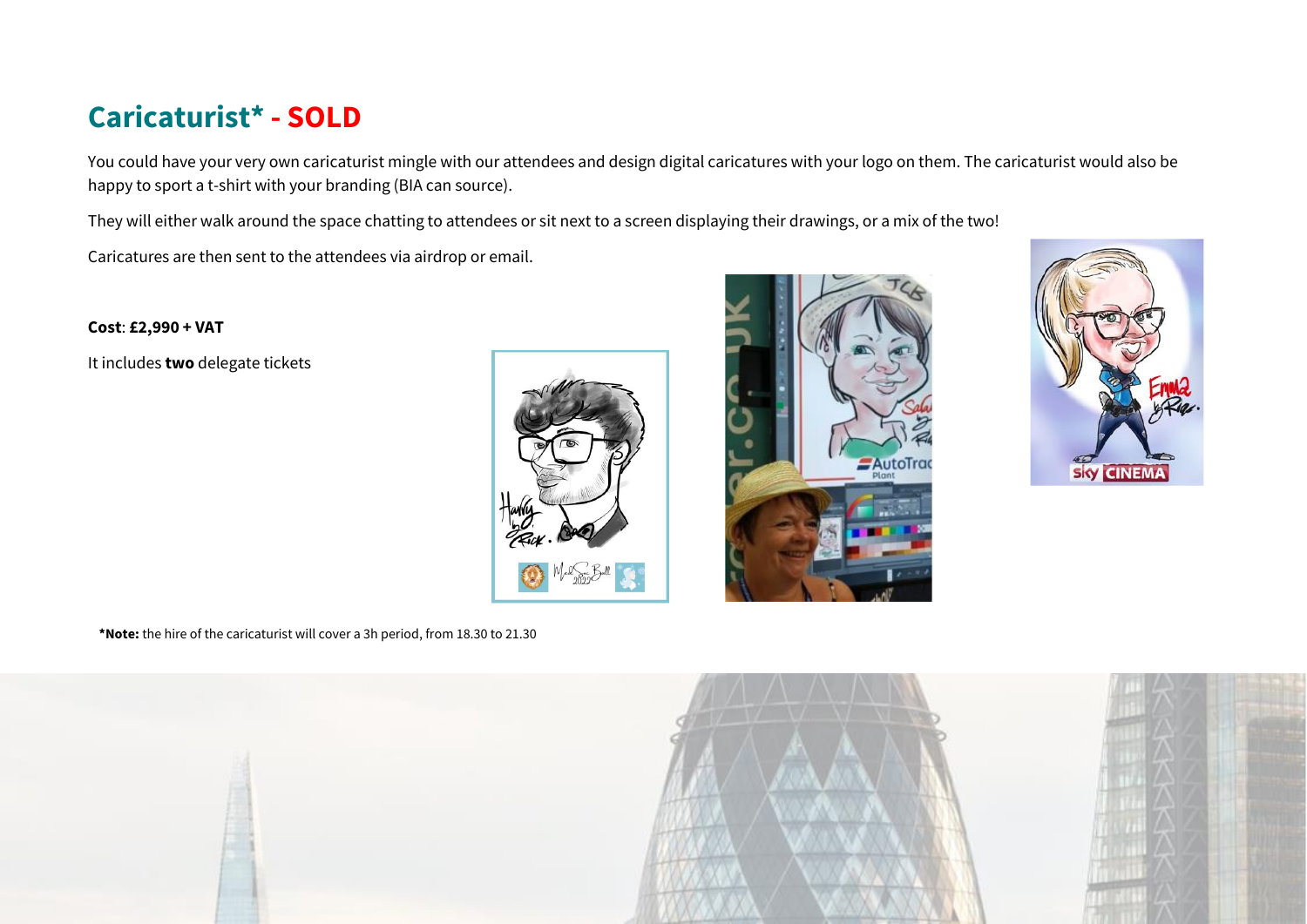#### **Branded giant balloons**

Giant balloons are a nice way to showcase your brand. You can have 3+ helium balloons with your logo on them. The balloons are 29 inches wide and would be placed on 39<sup>th</sup> floor.

#### **Cost of 3 branded balloons**: **£757 + VAT**

- It includes **two** delegate tickets
- Additional balloons can be purchased